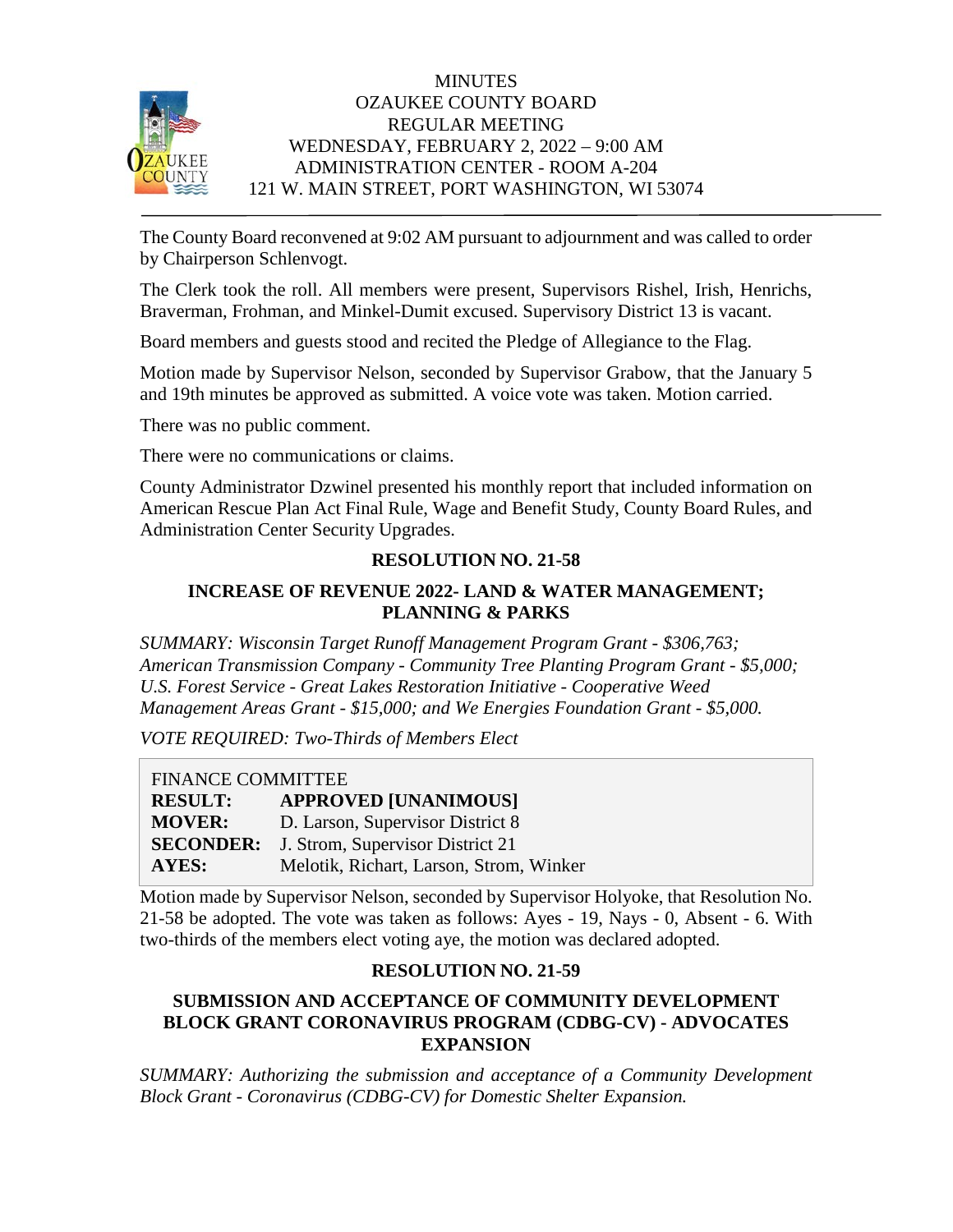*VOTE REQUIRED: Majority*

| HUMAN SERVICES BOARD |                                            |
|----------------------|--------------------------------------------|
| <b>RESULT:</b>       | <b>APPROVED [UNANIMOUS]</b>                |
| <b>MOVER:</b>        | D. Clark, Vice-Chairperson                 |
| <b>SECONDER:</b>     | S. Rishel, Supervisor District 14          |
| <b>AYES:</b>         | Geracie, Clark, Rishel, Frohman, Sigurdson |
| <b>EXCUSED:</b>      | D. Irish, Nitish Bangalore                 |

Motion made by Supervisor Nelson, seconded by Supervisor Geracie, that Resolution No. 21-59 be adopted. The vote was taken as follows: Ayes - 19, Nays - 0, Absent - 6. The majority of the members present voting aye, the motion was declared adopted.

#### **RESOLUTION NO. 21-60**

### **SUBMIT AND ACCEPT A WISCONSIN DEPARTMENT OF TRANSPORTATION - TRANSPORTATION ALTERNATIVES PROGRAM GRANT FOR THE OZAUKEE INTERURBAN TRAIL**

*SUMMARY: Submittal and acceptance of a State of Wisconsin Department of Transportation - Transportation Alternatives Program Grant by the Planning and Parks Department to support design, engineering, and construction for repaving and reshouldering the County-managed portions of the Ozaukee Interurban Trail.*

*VOTE REQUIRED: Majority*

NATURAL RESOURCES COMMITTEE **RESULT: APPROVED [UNANIMOUS] MOVER:** R. Holyoke, Supervisor District 22 **SECONDER:** N. Minkel-Dumit, Supervisor District 26 **AYES:** B. Jobs, R. Holyoke, N. Minkel-Dumit **EXCUSED:** B. Ross

Motion made by Supervisor Holyoke, seconded by Supervisor Strom, that Resolution No. 21-60 be adopted. The vote was taken as follows: Ayes - 19, Nays - 0, Absent - 6. The majority of the members present voting aye, the motion was declared adopted.

# **RESOLUTION NO. 21-61**

# **AMENDING SECTION 4.09 OF THE OZAUKEE COUNTY POLICY AND PROCEDURE MANUAL - VEHICLE USE POLICY**

*SUMMARY: Amending Section 4.09 of the Policy and Procedure Manual - Vehicle Use Policy*

*VOTE REQUIRED: Majority*